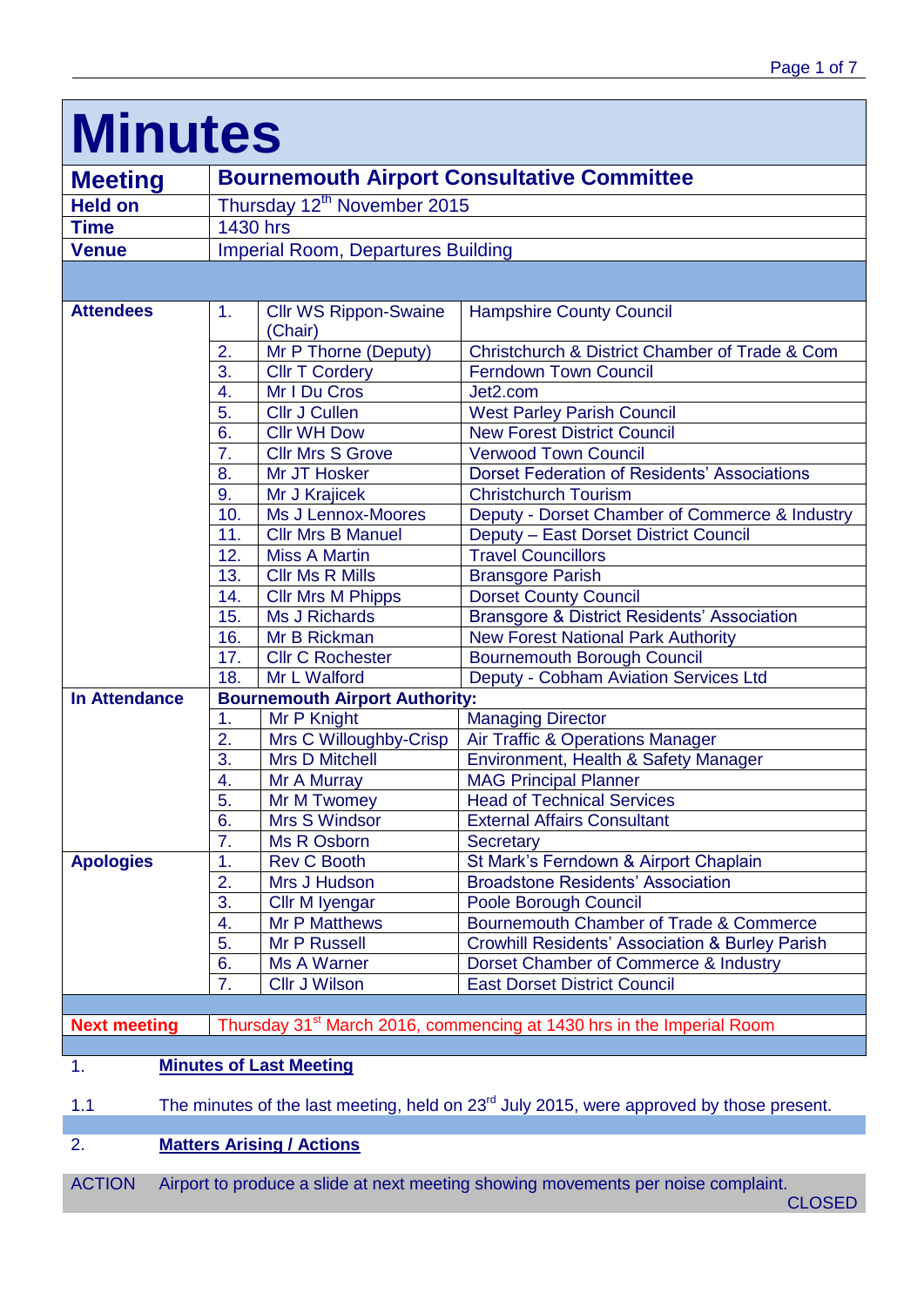ACTION The Airport to produce a Football traffic slide for the next meeting, to update Members on progress / benefits of this new business. CLOSED

#### 3. **Managing Director's Report**

- 3.1 A business update was given for the year to date. Passenger numbers stood at 575,000 (3.8% better than budget) and both revenue and costs were better than budget.
- 3.2 All Flybe flights had operated as planned, with Dublin, Paris, Amsterdam, Toulon and Biarritz ahead of budget, Manchester, Glasgow and Jersey behind budget and Deauville withdrawn. Flybe had launched their programme for Winter, operating Dublin, Paris, Amsterdam, Manchester, Glasgow and Jersey.
- 3.3 On the 12<sup>th</sup> September, Royal Mail announced that all mail and newspaper operations will cease from BOH as of 13<sup>th</sup> December 2015. This will result in a significant reduction in night operations, leading to reduced night staffing, as well as a significant impact on revenue. Some difficult decisions had to be made and, unfortunately, there had been seven redundancies in the Fire Service (six achieved voluntarily) and three in ATC (one achieved voluntarily). Added to this was a reduction in Security personnel, achieved through nonrecruitment of vacant posts. Scheduled aircraft will continue to operate up to 0145 hours on some days during the week but there will be very limited movements after this time. Standard opening hours remain 0630 to 2130 hrs.
- 3.4 On the 10<sup>th</sup> November, Flybe announced that the Flybe Bournemouth (BOH) base will cease operations on the  $27<sup>th</sup>$  March 2016. The Flybe statement was read out for Members, followed by the BOH statement. It had been estimated that the reduction in passengers for 2016 would be 150,000, with revised passenger numbers for 2016 projected at 600,000. Flybe's Glasgow and Jersey routes will cease as from  $5<sup>th</sup>$  January 2016.
- 3.5 The Royal Mail and Flybe base closure was a real setback to BOH's growth plans, however, the Commercial Team were in ongoing talks with a number of airlines to replace lost routes and drive required growth forward. On the positive side, Ryanair and Thomson delivered aircraft load factors of more than 90% over the Summer season. In addition, General Aviation (GA) remained strong at 5% above budget for the year to date.
- 3.6 A Member asked whether the Airport would still accept diversions. The Airport replied that the provision was there, although outside of the core costs. It confirmed that the "based" commercial aircraft were Thomson, Ryanair and easyJet. A Member stated that the 0145 hrs closure time was very specific and the Airport replied that this allowed for the running of three Fire Service shifts and, although most commercial aircraft were back about 2330 hrs, there were a few that were slightly later on a few days of the week. The 0145 hrs was to give a buffer for those flights, after looking at how those flights had performed historically. At the moment, the most busiest time was between 2200 and 2300 hrs due to the departures of the mail flights but these will cease and so there will be fewer movements within this timeframe. The new night time flight timing would start on the  $13<sup>th</sup>$  December, following the withdrawal of the Royal Mail flights on the  $12<sup>th</sup>$ .
- 3.7 The Airport was asked whether the process for extending beyond 2130 hrs would remain the same and it confirmed that it would.
- 3.8 The Airport advised that Flybe would be pulling back some of its operations from the  $5<sup>th</sup>$ January, i.e. ceasing the Glasgow route which would have an impact on Paris and Jersey.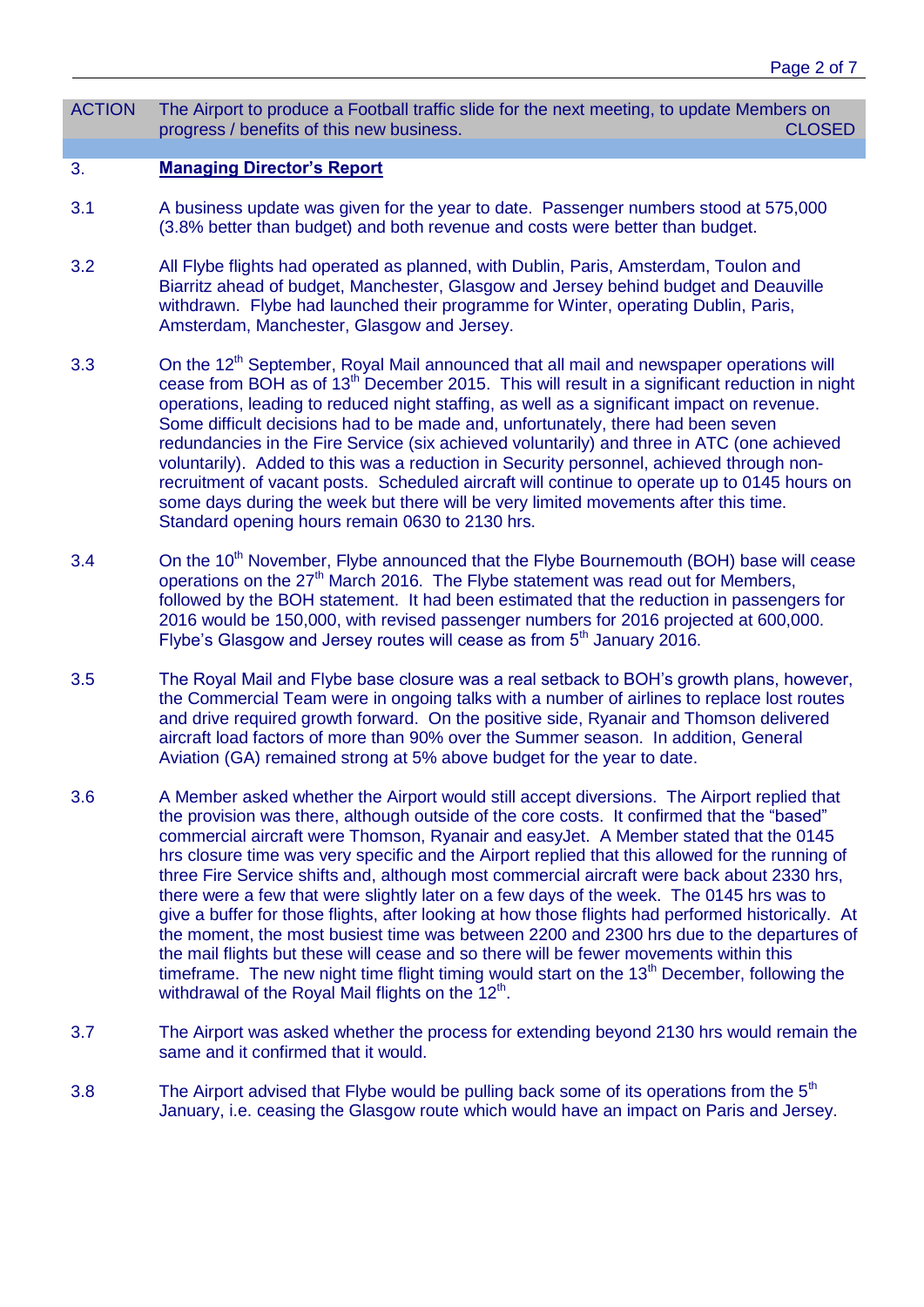- 3.9 A Member stated that a local taxi company had been close to finalising a six-figure contract with Flybe to transport their pilots around, so the withdrawal news was very disappointing. It would also affect other firms in Bournemouth, who would have to get their staff to Southampton for flights. The Airport agreed and expressed disappointment. It stated that the news had come out of the blue as the majority of routes were performing well and the Airport had put across its ideas to Flybe on how to tweak the timings of the other routes, although its suggestions had not been adopted. A Member stated that Flybe seemed to have been playing Southampton Airport off against Bournemouth Airport to gain a better deal at Southampton. Additionally, Flybe was withdrawing its jet fleet from Southampton, which was bad news for the area, as a number of summer destinations were to be cut and people would have to fly from Gatwick.
- 3.10 A Member stated that the coverage on Radio Solent was disappointing, with people ringing in complaining about the £2.50, some stating that they would rather go to Southampton. Another Member supported the £2.50 charge and added that it was their decision to drive further to Southampton, rather than pay the £2.50.

#### 4. **Aviation Related Matters**

4.1 Since the last Committee meeting, the following incidents had occurred at the Airport:

|                                  | <b>No</b> | <b>Details</b>                                                                 |
|----------------------------------|-----------|--------------------------------------------------------------------------------|
| <b>Aircraft Accidents</b>        |           |                                                                                |
| <b>Aircraft Ground Incidents</b> | っ         | Diamond Twin Star burst tyre on runway<br>* Cherokee with smoke in the cockpit |
| <b>Full Emergencies</b>          | 10        |                                                                                |
| <b>Local Standby</b>             |           |                                                                                |
| <b>Weather Standby</b>           | 9         |                                                                                |
| <b>First Aid</b>                 | 25        |                                                                                |
| <b>Off-Airport Road Traffic</b>  |           |                                                                                |
| <b>Accidents</b>                 |           |                                                                                |

#### 5. **Airport Activity**

- 5.1 The passenger number comparison was shown for 2013, 2014 and 2015 to date. For the first quarter of the Financial Year, passengers were down on 2014 and, although slightly down in May compared to last year, Flybe did not start full operations until mid-month hence a more healthy picture in June, with passenger numbers showing signs of improvement against the two previous years. The months of July, August, September and October all showed improved passenger numbers compared to the previous two years.
- 5.2 This year's aircraft traffic movement were compared to the previous year. January to April showed Commercial movements slightly down on the previous year, however, May onwards showed an improvement, due to the start of the Flybe service. Non-Commercial movements were mixed, with some months showing an increase and some a decrease on the same month the previous year. There was no particular reason for this.
- 5.2 Total aircraft movement comparison was shown for 2013, 2014 and 2015 year to date. 2013 had been a strong year and it was only during the last month that movements had slightly exceeded both 2013 and 2014.
- 5.3 Referring to the recent ASQ (Airport Service Quality) survey scores, the Airport reported that the majority of passengers arrived at the Airport  $1\frac{1}{2}$  - 2 hours before their flight, with a high proportion arriving more than 2 hours prior to their flight, with leisure being their reason for travel. However, 14% were identified as business passengers flying on the Flybe routes, as opposed to 1 – 2% in the previous periods. Country or residence was predominantly UK.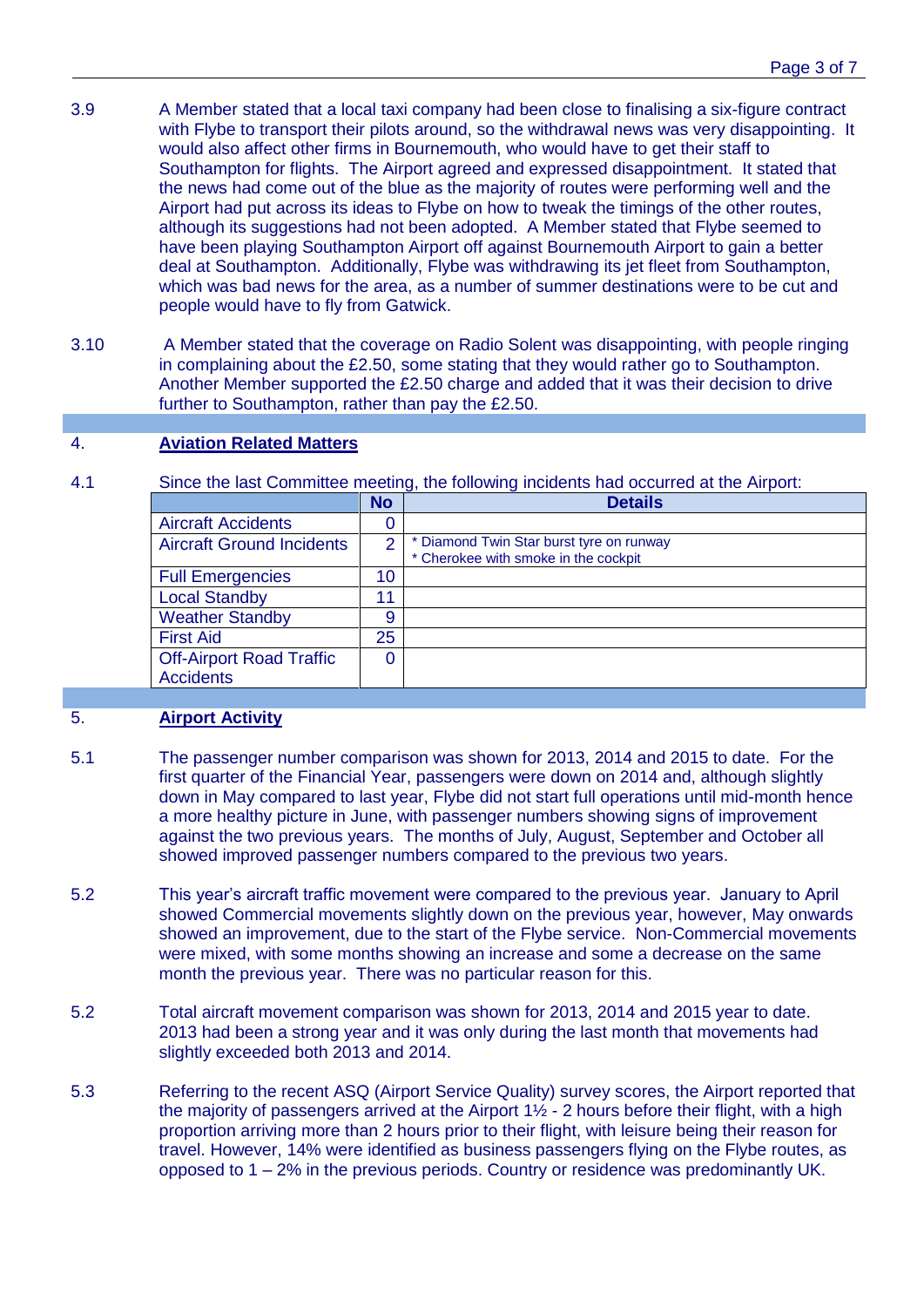This time a gender question had been included in this independent survey and it was found that more women than men travel through the Airport. In the last quarter's results, the age group 45 to 54 made the most flights, although this was the age range 55 to 64 in the previous quarter. In the last twelve months, the majority of passengers had made 1 or 2 trips, with the next highest scoring category making 3 to 5 trips. The vast majority of passengers arrived at the Airport by private car, although there had been a slight decline in statistics for this mode of travel, balanced out by bus usage slightly up. Rental car use was also slightly up and taxis pretty consistent.

5.4 In terms of ASQ ranking, BOH had jumped 4 places and were now in the top 6 airports in Europe out of 26 airports.

# 6. **Aircraft Noise Report**

- 6.1 For the period November 2014 to the end of October 2015, there had been 83 complaints from 76 complainants (not including repeat complainants). Of the 83 complaints, 80 aircraft were found to be compliant and 3 non-compliant (the same 3 as reported previously). The non-compliant were two private jets and the operators had been contacted. The number of complaints had halved compared to the previous year.
- 6.2 For the same period, there had been 151 complaints from 4 repeat complainants, broken down as follows:
	- \* 118 complaints from 1 person in Merley
	- \* 32 complaints from 2 people from Broadstone<br>\* 1 complaints from 1 person in Ferndown
	- 1 complaints from 1 person in Ferndown
- 6.3 The total aircraft movements per complaint were shown for the period April to October 2015 (inclusive). BOH's target was 130 movements per complaints and the chart showed October at over 600 movements per complaint, September at 200, August at just over 200, July and June both at 175, May at just over 400 and April at 175.
- 6.4 The complaints (not including repeat complainants) were split into Light Aircraft (10), Mail (13), Commercial (11), Helicopters (24 – general training aircraft, not the Police Helicopter operation), Engine Runs (1) and Other, for example executive operations and complaints of a general nature (27). Note that these complaints spanned the period of a year. Complaint areas were shown, including Bournemouth at 16, Bearwood at 10, Ferndown at 10, Burley at 9, Christchurch at 8 and Poole at 7.
- 6.5 When analysed into time of day, there were 65 complaints about night operations, 16 day and 2 concerning both. Again, these figures were for a 12 month period.
- 6.6 During October, there had been 3 complaints (1 from Wimborne and 2 from Bournemouth).
- 6.7 Military complaints by area were shown for October. These were not included in Airport statistics as the Airport had no jurisdiction on military flights, other than take-off and landing. Upon investigation, the complaints were about activities further out from the Airport, so were military operations rather than instrument testing in close proximity to the Airport. There had been 21 complaints (not including repeat complainants): Bournemouth at 4; Northbourne at 5; Bearwood at 2; Ferndown at 3; Broadstone at 1 and Wimborne at 1. There were 6 complaints in the "other" category.
- 6.8 The Airport was looking to introduce an updated Webtrak system, which would be available online in due course.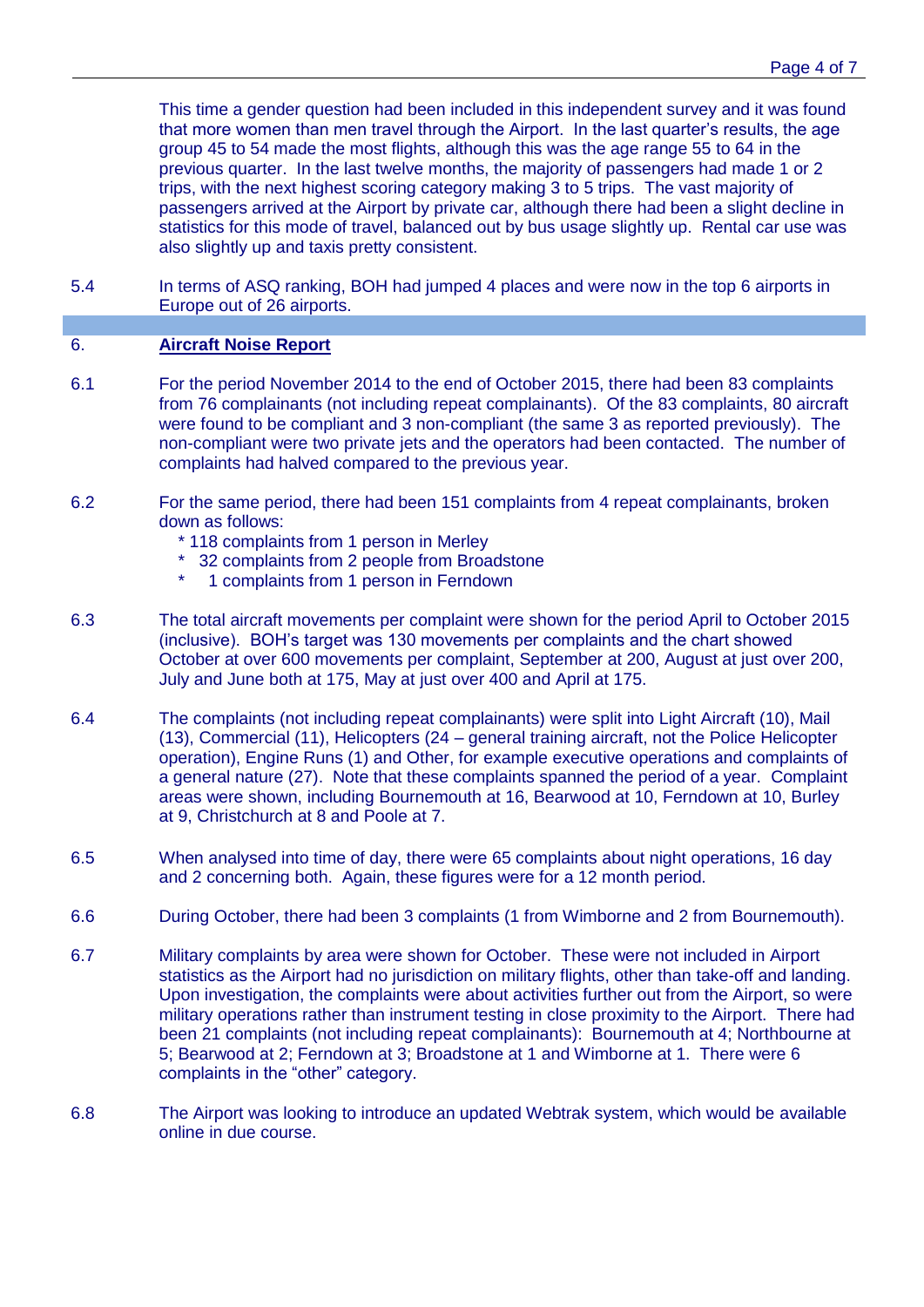6.9 A Member stated that they had heard the RAD Odium were to increase the number of Chinooks and asked whether the Airport would limit the number at any one, as they were noisy and generated a considerable number of complaints. The Airport replied that the driver for this was probably the Military moving the Chinooks to Salisbury Plain. The Airport stated that it had no control over military aircraft flying in its airspace and when it received a complaint it would contact the person, explain, be as supportive as possible and, if necessary, provide the MoD telephone number, as they had a complaints line. The Airport closely monitored the military flights. A Member expressed concern that people were complaining about military flights, as they had to fly in order to be able to defend the Country. The Airport stated that it was supportive of the Military and it was one of the few airports that could provide the training they needed before they went out to places like Afghanistan.

## 7. **Planning & Policy**

- 7.1 The 2014 Annual Monitoring Report had been distributed to Members prior to the meeting. The report showed progress against obligations in the Planning Agreement, which was set up when the new Terminals were built. All targets had been met and there were no headlines.
- 7.2 National Policy: As previously reported, MAG's position on the Airport's Commission has been that existing capacity should be utilised prior to the addition of substantial new capacity. The Commission recommended a third runway at Heathrow with substantial provisos. Industry sources suggested that it will be a further 3 months until the Government issue a formal response to the commission's report.
- 7.3 Local Enterprise Partnership: The Airport previously reported that the package of Airport access improvements works was being progressed through the Growth Deal and that the Airport was Chairing the LEP Airport Growth Board, who were acting as client for the programme.

The Chair advised that he had received a question from a Member who, unfortunately, could not attend the meeting, concerning whether an A338 impact study was being prepared on the affect to local businesses. The Chair advised that he had been in contact with one of the Project Engineers who had informed him that there was a Stakeholders Group for the works. Although there was not a business impact study, the Group had looked at various options for the works and how each one would affect businesses. The one selected was felt to the least worst option. The Chair added that the whole of the A338 would be totally reopened from the 14<sup>th</sup> December to the  $3<sup>rd</sup>$  / 4<sup>th</sup> January, with a 40 miles per hours speed limit.

- 7.4 A Member stated that there was a whole raft of improvements through the Growth Deal and asked as to the order of the works. The Airport replied that Chapel Gate works were possibly next, however, the programme was in a state of flux as the various risk factors such as land acquisition needed further work and other schemes may well creep up the programme to ensure Growth Deal funding is spent. All Members agreed that the Blackwater works should be progressed first, as this was the specific traffic bottleneck. A Member expressed concern that no-one had looked at Ferndown, as it was a main route and was often gridlocked. The Airport advised that the LEP comprised of local authorities and local businesses and it had targeted specific interventions which targeted economic growth and that there was finite money available.
- 7.5 A Member stated that West Parley was unlikely to get developers to pay for the whole of the development at the West Parley lights. The Airport replied that it believed the LEP was looking at options for advance funding the works and then claiming back from the developer.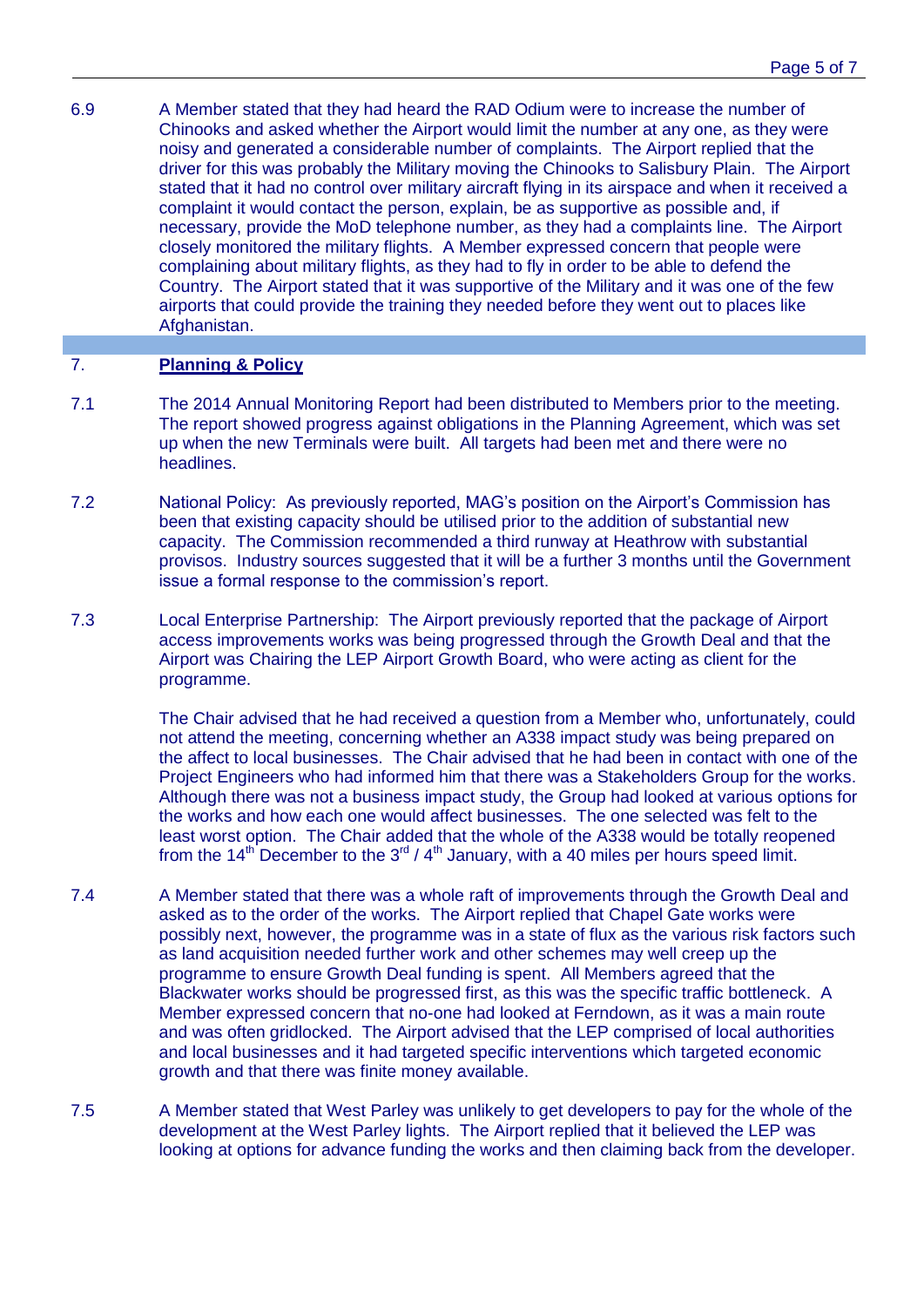- 7.6 A Member asked whether the delivery date of May for completion of the A338 works had any contingency time built in for bad weather. The Airport advised that the contractors were working 6 days a week and it would assume that contingency time had been factored in, although the Airport was not in a position to comment.
- 7.7 A Member asked whether any land had been compulsory purchased as yet. The Airport replied that it had not. The Member advised that he had been to a public presentation a couple of years ago at Hurn when the compulsory purchase scheme was first communicated and had been advised that the money was available then to progress, although since it seemed to have disappeared. This was slow progress. *[Note: The money previously allocated was now in the Growth Deal.]*
- 7.8 Other Local Issues:
	- i) The works at the Airport entrance have been completed, although formal sign off for adoption was still awaited from Dorset County Council;
	- ii) Dorset County Council approved an Eco Solutions' application for further alterations to / intensification of permitted scheme for new processes, including the widening of the access road and bridleway realignment, subject to the signing of a Section 106 Agreement for highway contributions and contributions to ecological mitigation;
	- iii) A further pair of Eco applications to place solar installations on Parley Green underneath the flightpath had been approved by Christchurch Borough Council / East Dorset District Council. BOH representations have resulted in revised array alignments and a requirement for sign off of a "Glint and Glare" Management Plan;
	- iv) Parkfield School's opening had been delayed by a year. In the interim, they had submitted a Planning Application to demolish and rebuild part of the site. Both Highways England and the Airport had objected, however, the Highways objection had since been withdrawn so consent was likely to be granted, with conditions attached around Travel Planning;
	- v) The off-site parking operator was now parking vehicles at Alice In Wonderland opposite the Airport. Christchurch Borough Council had threatened them with a Planning Contravention Notice, upon which a Planning Application was made. The Applicant withdrew this upon realising that Christchurch Council were minded to refuse. The Applicant has stated their intention to resubmit to address reasons for recommendation of refusal. Christchurch Council have stated that this needed to be within a 4 week window, otherwise the PCN will be reactivated. A Member stated that previously this operator was parking people's cars on the public roads while they were on holiday, for example at Hurn Bridge Sports Ground and on St Catherine's Hill;
	- vi) Hurn Showground has confirmed with Christchurch Borough Council that the site's use was within the 28-day temporary use limits within Planning Legislation. A Member asked about the Rugby weekend and the Airport responded that it knew that this was just one event on one weekend;
	- vii) Comments have been submitted to Dorset County Council in respect of their draft Minerals and Waste Local Plans. Both plans suggested allocations in the vicinity of the Airport and BOH commented that Aerodrome Safeguarding matters should adequately be addressed in both plans. The Waste Plan allocates two sites on Chapel Lane that are currently in use but it does not take forward the previous on-Airport allocation for a Mechanical and Biological Treatment facility. The Minerals Plan allocates a 14.2ha extension to the facility at Hurn Court Farm.
	- viii) There was to be a Traffic Regulation Order on the B3073 and Hurn Court Lane, making a clear way and loading restrictions. This would give authority for Police enforcement and had been accelerated by the Parkfield school development.